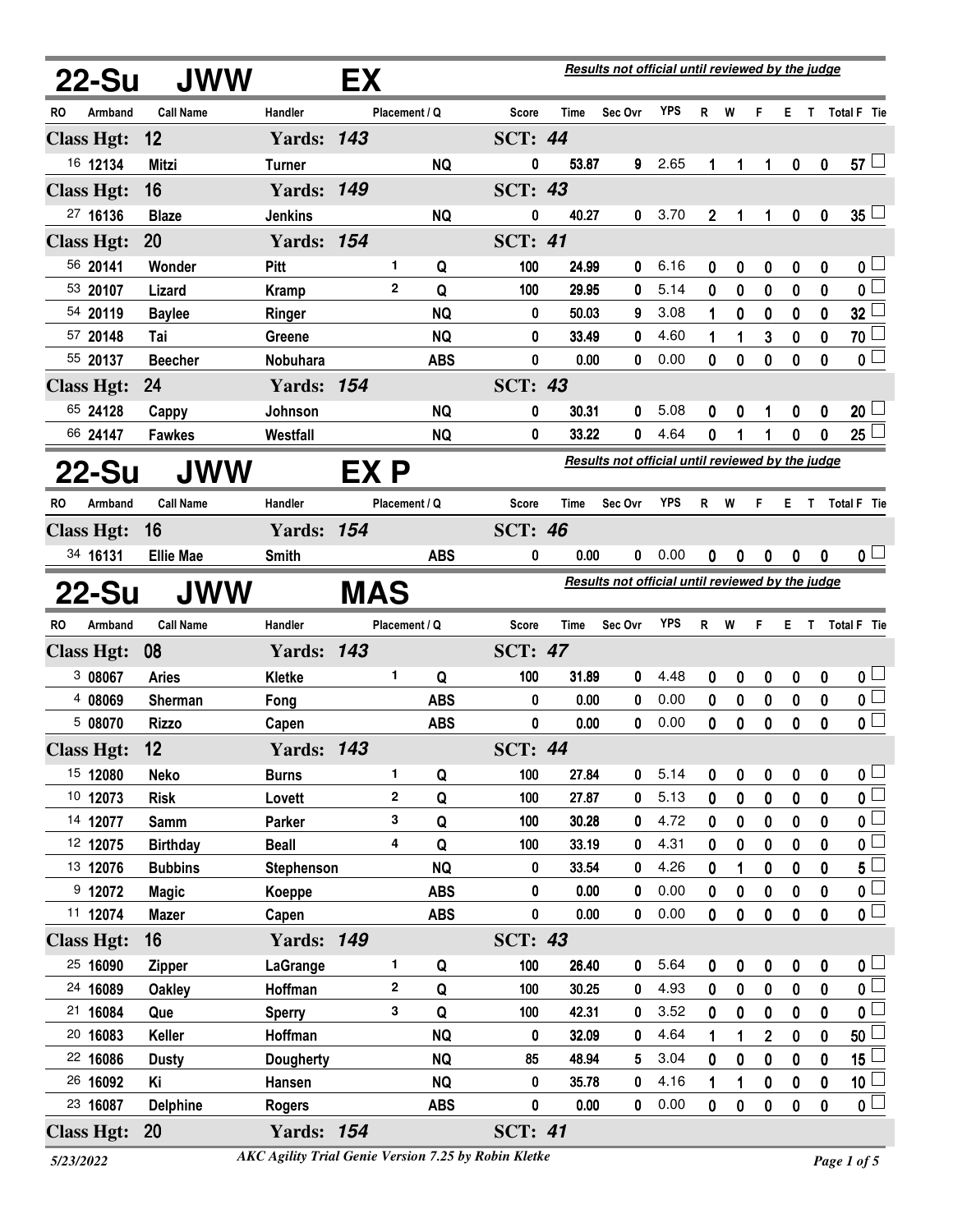| 52 20121                     | <b>Apollo</b>         | <b>Hammer</b>      |             | 1             | Q          | 100            | 23.96 | 0                                                | 6.43       | 0              | 0              | 0                | 0                | 0                | 0 <sub>0</sub>                                     |
|------------------------------|-----------------------|--------------------|-------------|---------------|------------|----------------|-------|--------------------------------------------------|------------|----------------|----------------|------------------|------------------|------------------|----------------------------------------------------|
| 37 20095                     | O. C. D.              | <b>Urguhart</b>    |             | $\mathbf{2}$  | Q          | 100            | 25.93 | 0                                                | 5.94       | 0              | $\bf{0}$       | 0                | 0                | 0                | $\overline{\mathbf{0}}$                            |
| 44 20104                     | Joule                 | Sliger             |             | 3             | Q          | 100            | 26.90 | 0                                                | 5.72       | 0              | 0              | 0                | 0                | 0                | $\overline{0}$                                     |
| 35 20093                     | Fig                   | Aimes              |             | 4             | Q          | 100            | 30.95 | 0                                                | 4.98       | 0              | 0              | 0                | 0                | 0                | $\mathbf{0}$                                       |
| 40 20098                     | Gemini                | <b>Hammer</b>      |             |               | Q          | 100            | 41.38 | 0                                                | 3.72       | 0              | 0              | 0                | 0                | 0                | $\mathbf 0$                                        |
| 45 20105                     | <b>Boomer</b>         | <b>Schimon</b>     |             |               | Q          | 100            | 41.67 | 0                                                | 3.70       | 0              | 0              | 0                | 0                | 0                | 0                                                  |
| 36 20094                     | <b>Billie Holiday</b> | Aldape             |             |               | <b>NQ</b>  | 0              | 29.65 | 0                                                | 5.19       | 0              | 0              | $\overline{2}$   | 0                | 0                | 40                                                 |
| 38 20096                     | Cajun                 | <b>Tung</b>        |             |               | <b>NQ</b>  | 0              | 27.02 | 0                                                | 5.70       | 0              | 0              | 1                | 0                | 0                | 20                                                 |
| 39 20097                     | Aspen                 | <b>Mierisch</b>    |             |               | <b>NQ</b>  | 0              | 26.90 | 0                                                | 5.72       | 0              | 0              | 1                | 0                | 0                | 20                                                 |
| 41<br>20099                  | Justi                 | Lindquist          |             |               | <b>NQ</b>  | 0              | 45.28 | 4                                                | 3.40       | 1              | 1              | 0                | 0                | 0                | 22                                                 |
| 47 20110                     | Mud                   | <b>Bowerman</b>    |             |               | <b>NQ</b>  | 0              | 34.46 | 0                                                | 4.47       | 3              | 1              | 2                | 0                | 0                | 60                                                 |
| 48 20114                     | <b>MagiK</b>          | Rupe               |             |               | <b>NQ</b>  | 0              | 26.71 | 0                                                | 5.77       | 1              | 0              | 2                | $\boldsymbol{0}$ | 0                | 45                                                 |
| 49 20115                     | <b>Tarah</b>          | <b>Brusendorff</b> |             |               | <b>NQ</b>  | 0              | 46.82 | 5                                                | 3.29       | 1              | 1              | 0                | 0                | 0                | 25                                                 |
| 50 20117                     | Ven                   | Loesch             |             |               | <b>NQ</b>  | 0              | 38.18 | 0                                                | 4.03       | 4              | $\overline{2}$ | 1                | 0                | 0                | 50                                                 |
| 51 20120                     | Kenzy                 | <b>Stanczyk</b>    |             |               | <b>NQ</b>  | 0              | 29.52 | 0                                                | 5.22       | 1              | 1              | 0                | 0                | 0                | 10 <sub>1</sub>                                    |
| 42 20100                     | <b>Street</b>         | Pitt               |             |               | <b>ABS</b> | 0              | 0.00  | 0                                                | 0.00       | 0              | 0              | 0                | $\mathbf 0$      | 0                | $\mathbf 0$                                        |
| 43 20101                     | <b>Seamus</b>         | <b>Stanczyk</b>    |             |               | <b>ABS</b> | 0              | 0.00  | 0                                                | 0.00       | 0              | 0              | 0                | 0                | 0                | $\overline{\mathbf{0}}$                            |
| 46 20109                     | Zen                   | Paulsen            |             |               | <b>ABS</b> | 0              | 0.00  | 0                                                | 0.00       | 0              | 0              | 0                | 0                | 0                | $\overline{0}$                                     |
| <b>Class Hgt:</b>            | 24                    | <b>Yards: 154</b>  |             |               |            | <b>SCT: 43</b> |       |                                                  |            |                |                |                  |                  |                  |                                                    |
| 63 24122                     | Gigolo                | <b>Minetti</b>     |             |               | <b>NQ</b>  | 0              | 49.42 | 6                                                | 3.12       | 1              | 0              | 0                | 1                | 0                | $23\lfloor$                                        |
| 64 24127                     | <b>Dazzle</b>         | Kletke             |             |               | <b>NQ</b>  | 0              | 23.52 | 0                                                | 6.55       | 1              | 1              | 1                |                  | 0                | $30\lceil$                                         |
| 22-Su                        | <b>JWW</b>            |                    | <b>MASP</b> |               |            |                |       | Results not official until reviewed by the judge |            |                |                |                  |                  |                  |                                                    |
|                              |                       |                    |             |               |            |                |       |                                                  |            |                |                |                  |                  |                  |                                                    |
| Armband<br>RO                | <b>Call Name</b>      | Handler            |             | Placement / Q |            | Score          | Time  | Sec Ovr                                          | <b>YPS</b> | R              | W              | F                |                  |                  | E T Total F Tie                                    |
| <b>Class Hgt:</b>            | 04                    | <b>Yards: 143</b>  |             |               |            | <b>SCT: 52</b> |       |                                                  |            |                |                |                  |                  |                  |                                                    |
| 204040                       | Whimsy                | Kletke             |             | 1             | Q          | 100            | 33.88 | 0                                                | 4.22       | 0              | 0              | $\bf{0}$         | 0                | 0                | 0 <sub>1</sub>                                     |
| 1 04039                      | <b>Bunny</b>          | Fong               |             |               | <b>ABS</b> | 0              | 0.00  | 0                                                | 0.00       | 0              | 0              | 0                | $\mathbf 0$      | 0                | $\overline{\mathbf{0}}$                            |
|                              | 08                    | <b>Yards: 143</b>  |             |               |            | <b>SCT: 49</b> |       |                                                  |            |                |                |                  |                  |                  |                                                    |
| <b>Class Hgt:</b><br>7 08043 | <b>Agent Cooper</b>   | <b>Beall</b>       |             | 1             | Q          | 100            | 35.06 | 0                                                | 4.08       | 0              | 0              | $\pmb{0}$        | $\pmb{0}$        | $\pmb{0}$        | 0 <sub>1</sub>                                     |
| 6 08042                      | Lite                  | Fry                |             |               | <b>NQ</b>  | 0              | 33.95 | 0                                                | 4.21       |                | 0              |                  |                  |                  |                                                    |
| 8 08044                      | Cooper                | Larson             |             |               | <b>ABS</b> | 0              | 0.00  | $\mathbf 0$                                      | 0.00       | 0              | 0              | 0<br>$\mathbf 0$ | 0<br>$\mathbf 0$ | 0<br>$\mathbf 0$ | $\overline{5}$<br>$\overline{\mathbf{0}}$          |
| <b>Class Hgt:</b>            | $12 \,$               | <b>Yards: 149</b>  |             |               |            | <b>SCT: 48</b> |       |                                                  |            |                |                |                  |                  |                  |                                                    |
| 18 12049                     | <b>Sylvie</b>         | <b>Birkner</b>     |             | 1             | Q          | 100            | 39.09 | 0                                                | 3.81       | 0              | 0              | 0                | 0                | 0                | 0 <sub>1</sub>                                     |
| 17 12047                     | <b>Taliesin</b>       | <b>Cramer</b>      |             |               | <b>NQ</b>  | 85             | 53.22 | 5                                                | 2.80       | $\mathbf{0}$   | $\mathbf 0$    | $\mathbf 0$      | $\mathbf 0$      | $\mathbf 0$      | 15 $\lfloor$                                       |
| 19 12051                     | <b>Monty</b>          | Hall               |             |               | <b>NQ</b>  | 0              | 46.43 | 0                                                | 3.21       | $\overline{2}$ | 0              | $\overline{2}$   | $\pmb{0}$        | $\mathbf 0$      |                                                    |
| <b>Class Hgt:</b>            | 16                    | <b>Yards: 154</b>  |             |               |            | <b>SCT: 46</b> |       |                                                  |            |                |                |                  |                  |                  | $\overline{50}$                                    |
| 29 16053                     | Rumble                | Hammer             |             | 1             | Q          | 100            | 26.97 | 0                                                | 5.71       | 0              | 0              | 0                | 0                | 0                | 0 <sub>1</sub>                                     |
| 30 16056                     | <b>Mynx</b>           | Kletke             |             | 2             | Q          | 100            | 28.29 | 0                                                | 5.44       | 0              | 0              | 0                | 0                | 0                |                                                    |
| 33 16091                     | <b>Charlie Parker</b> | Aldape             |             | 3             | Q          | 100            | 38.20 | 0                                                | 4.03       | 0              | $\mathbf 0$    | $\mathbf{0}$     | $\bf{0}$         | $\mathbf 0$      | $\overline{\mathbf{0}}$<br>$\overline{\mathbf{0}}$ |
| 28 16052                     | Luna                  | Chew               |             |               | <b>NQ</b>  | 0              | 44.69 | 0                                                | 3.45       | 2              | 0              | 0                | 0                | 0                |                                                    |
| 31 16059                     | <b>Shakira</b>        | Levine             |             |               | <b>NQ</b>  | 0              | 0.00  | 0                                                | 0.00       | 1              | 1              | $\mathbf 0$      | 1                | 0                | $\overline{10}$<br>10 $\Box$                       |
| 32 16060                     | <b>Miley Rae</b>      | Smith              |             |               | <b>ABS</b> | $\pmb{0}$      | 0.00  | 0                                                | 0.00       | 0              | 0              | $\mathbf 0$      | $\bf{0}$         | 0                | $\overline{\mathbf{0}}$                            |
| <b>Class Hgt:</b>            | <b>20</b>             | <b>Yards: 154</b>  |             |               |            | <b>SCT: 48</b> |       |                                                  |            |                |                |                  |                  |                  |                                                    |
| 59 20062                     | Jada                  | Rupe               |             | 1             | Q          | 100            | 24.83 | 0                                                | 6.20       | 0              | 0              | 0                | $\pmb{0}$        | 0                | 0 <sub>1</sub><br>$\overline{\mathbf{0}}$          |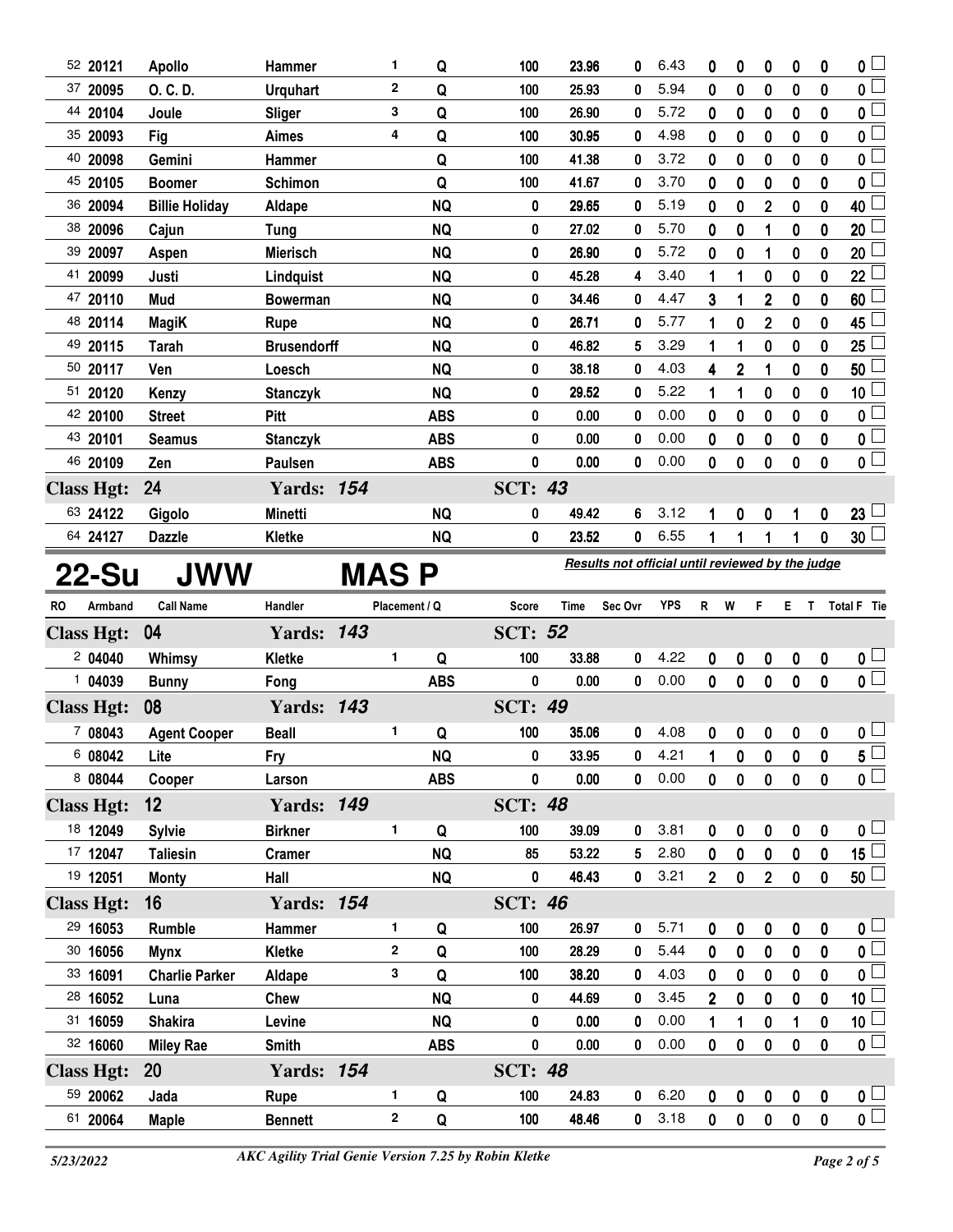|           | 58 20061            | <b>Nitro</b>      | Levine            |               | <b>NQ</b>  | 0              | 37.88          | 0                                                | 4.07         | 1                | 1           | 1                       | 0            | 0                | 30                            |
|-----------|---------------------|-------------------|-------------------|---------------|------------|----------------|----------------|--------------------------------------------------|--------------|------------------|-------------|-------------------------|--------------|------------------|-------------------------------|
|           | 62 20066            | Finn              | <b>Mullens</b>    |               | <b>NQ</b>  | 0              | 32.14          | 0                                                | 4.79         | 0                | $\bf{0}$    | $\overline{2}$          | 0            | $\boldsymbol{0}$ | 40 <sup>1</sup>               |
|           | 60 20063            | <b>Nerf</b>       | Raby              |               | <b>ABS</b> | 0              | 0.00           | 0                                                | 0.00         | 0                | 0           | 0                       | 0            | $\bf{0}$         | 0 <sup>1</sup>                |
|           | 22-Su               | <b>JWW</b>        |                   | NOV A         |            |                |                | Results not official until reviewed by the judge |              |                  |             |                         |              |                  |                               |
| RO.       | Armband             | <b>Call Name</b>  | Handler           | Placement / Q |            | <b>Score</b>   | Time           | Sec Ovr                                          | <b>YPS</b>   | R W              |             | F.                      |              |                  | E T Total F Tie               |
|           | <b>Class Hgt:</b>   | <b>20</b>         | Yards: 98         |               |            | <b>SCT: 33</b> |                |                                                  |              |                  |             |                         |              |                  |                               |
|           | 10 20037            | Athena            | Gorman            |               | <b>NQ</b>  | 0              | 26.81          | 0                                                | 3.66         | 0                |             | 1                       | 0            | 0                | $25 -$                        |
|           | 22-Su               | JWW               |                   | <b>NOV</b>    | Β          |                |                | Results not official until reviewed by the judge |              |                  |             |                         |              |                  |                               |
| <b>RO</b> | Armband             | <b>Call Name</b>  | Handler           | Placement / Q |            | <b>Score</b>   | Time           | Sec Ovr                                          | <b>YPS</b>   | R.               | W           | F.                      | E.           | T.               | <b>Total F</b> Tie            |
|           | <b>Class Hgt:</b>   | 12                | Yards: 93         |               |            | <b>SCT: 37</b> |                |                                                  |              |                  |             |                         |              |                  |                               |
|           | 1 12027             | Hope              | <b>McVay</b>      | 1             | Q          | 95             | 33.88          | 0                                                | 2.74         | 1                | 0           | 0                       | 0            | 0                | $5 -$                         |
|           | 2 12028             | Kaos              | Paulsen           |               | <b>NQ</b>  | 0              | 24.24          | 0                                                | 3.84         | 1                | 1           | 1                       | $\mathbf 0$  | $\mathbf 0$      | 30 <sup>1</sup>               |
|           | <b>Class Hgt:</b>   | 20                | Yards: 98         |               |            | <b>SCT: 33</b> |                |                                                  |              |                  |             |                         |              |                  |                               |
|           | 4 20020             | <b>Tenchu</b>     | <b>Davila</b>     | 1             | Q          | 100            | 18.35          | 0                                                | 5.34         | 0                | 0           | 0                       | 0            | 0                | 0 <sub>1</sub>                |
|           | 8 20033             | <b>Nike</b>       | <b>Harris</b>     | $\mathbf{2}$  | Q          | 93             | 40.52          | 7                                                | 2.42         | 0                | 0           | 0                       | 0            | 0                | $7^{\square}$                 |
|           | 6 20031             | <b>Bee</b>        | <b>Winkle</b>     |               | <b>NQ</b>  | 0              | 42.43          | 9                                                | 2.31         | 3                | 1           | 2                       | 0            | 0                | 69 <sup>1</sup>               |
|           | 7 20032             | <b>Hobbs</b>      | <b>Schimon</b>    |               | <b>NQ</b>  | 0              | 18.10          | 0                                                | 5.41         | 0                | 0           | $\overline{\mathbf{c}}$ | 0            | 0                | 40                            |
|           | 920142              | Doc               | Hammer            |               | <b>NQ</b>  | 0              | 19.93          | 0                                                | 4.92         | $\overline{2}$   | 2           | 3                       | 0            | 0                | 80 <sup>1</sup>               |
|           | 520030              | Gracie            | <b>Butler</b>     |               | <b>ABS</b> | 0              | 0.00           | 0                                                | 0.00         | 0                | 0           | 0                       | 0            | 0                | $\overline{\mathfrak{o}}$     |
|           | <b>Class Hgt:</b>   | 24                | Yards: 98         |               |            | <b>SCT: 35</b> |                |                                                  |              |                  |             |                         |              |                  |                               |
|           | 12 24C036           | <b>Trek</b>       | Loesch            | 1             | Q          | 95             | 33.90          | 0                                                | 2.89         | 1                | 0           | 0                       | 0            | 0                | 5 <sub>1</sub>                |
|           | 11 24034            | Hawkeye           | <b>Berry</b>      |               | <b>NQ</b>  | 0              | 30.10          | 0                                                | 3.26         | $\overline{2}$   | 1           | $\overline{2}$          | 0            | 0                | $55^{\frac{1}{2}}$            |
|           | 22-Su               | JWW               |                   | <b>NOV</b>    | P          |                |                | Results not official until reviewed by the judge |              |                  |             |                         |              |                  |                               |
|           |                     |                   |                   |               |            |                |                |                                                  |              |                  |             |                         |              |                  |                               |
| RO.       | Armband             | <b>Call Name</b>  | Handler           | Placement / Q |            | Score          | Time           | Sec Ovr                                          | <b>YPS</b>   | R                | W           | F.                      | Е.           | T.               | Total F Tie                   |
|           | <b>Class Hgt:</b>   | 16                | Yards: 98         |               |            | <b>SCT: 38</b> |                |                                                  |              |                  |             |                         |              |                  |                               |
|           | 3 16006             | Lola              | <b>Taylor</b>     | 1             | Q          | 100            | 34.99          | 0                                                | 2.80         | 0                | 0           | 0                       | 0            | 0                | $\mathbf{0}$ $\Box$           |
|           | <b>22-Su</b>        | <b>JWW</b>        |                   | <b>OPEN</b>   |            |                |                | Results not official until reviewed by the judge |              |                  |             |                         |              |                  |                               |
| <b>RO</b> | Armband             | <b>Call Name</b>  | Handler           | Placement / Q |            | <b>Score</b>   | Time           | Sec Ovr                                          | <b>YPS</b>   | R W              |             | F.                      |              |                  | E T Total F Tie               |
|           | <b>Class Hgt:</b>   | 08                | <b>Yards: 121</b> |               |            | <b>SCT: 43</b> |                |                                                  |              |                  |             |                         |              |                  |                               |
|           | 108012              | <b>Tyger</b>      | <b>Rogers</b>     | 1             | Q          | 100            | 26.52          | 0                                                | 4.56         | 0                | 0           | 0                       | 0            | $\mathbf 0$      | $\mathbf{0}$ $\Box$           |
|           | 208013              | Toby              | Ringer            |               | <b>NQ</b>  | 0              | 44.22          | 1                                                | 2.74         | 3                | 1           | 1                       | 0            | 0                | $\overline{42}$               |
|           | 308014              | <b>Sallie</b>     | <b>Bell</b>       |               | <b>NQ</b>  | 77             | 52.77          | 9                                                | 2.29         | $\mathbf{1}$     | $\mathbf 0$ | $\pmb{0}$               | $\pmb{0}$    | $\mathbf 0$      | 23                            |
|           | <b>Class Hgt:</b>   | 16                | <b>Yards: 123</b> |               |            | <b>SCT: 38</b> |                |                                                  |              |                  |             |                         |              |                  |                               |
|           | 4 16015             | Ellie             | Dougherty         |               | <b>NQ</b>  | 0              | 0.00           | 0                                                | 0.00         | $\boldsymbol{0}$ | $\pmb{0}$   | $\pmb{0}$               | $\mathbf{1}$ | $\boldsymbol{0}$ | $\mathbf{0}$ $\Box$           |
|           | <b>Class Hgt:</b>   | 20                | <b>Yards: 126</b> |               |            | <b>SCT: 36</b> |                |                                                  |              |                  |             |                         |              |                  |                               |
|           | 920021              | <b>Peachthief</b> | <b>Moore</b>      | 1             | Q          | 100            | 19.45          | 0                                                | 6.48         | $\boldsymbol{0}$ | 0           | 0                       | $\pmb{0}$    | $\boldsymbol{0}$ | 0 <sub>1</sub>                |
|           | 7 20017             | Coraline          | Lynch             | 2             | Q          | 100            | 23.26          | 0                                                | 5.42         | 0                | $\bf{0}$    | 0                       | $\bf{0}$     | $\bf{0}$         | $\overline{\mathbf{0}}$       |
|           | 10 20139            | <b>Snickers</b>   | Minetti           | 3             | Q          | 100            | 27.79          | 0                                                | 4.53         | $\mathbf 0$      | $\bf{0}$    | 0                       | $\bf{0}$     | $\pmb{0}$        | 0 <sup>1</sup>                |
|           | 6 20016             | Lilla             | Loesch            | 4             | Q          | 95             | 28.09          | 0                                                | 4.49         | 1                | 0           | 0                       | 0            | $\mathbf 0$      | $5^{\square}$                 |
|           | 8 20018<br>11 20140 | Wren              | <b>Borghese</b>   |               | <b>NQ</b>  | 0              | 45.30<br>37.25 | 9                                                | 2.78<br>3.38 | 4<br>3           | 0<br>3      | 0                       | 0            | 0                | 38 <sup>1</sup><br>$32\sqcup$ |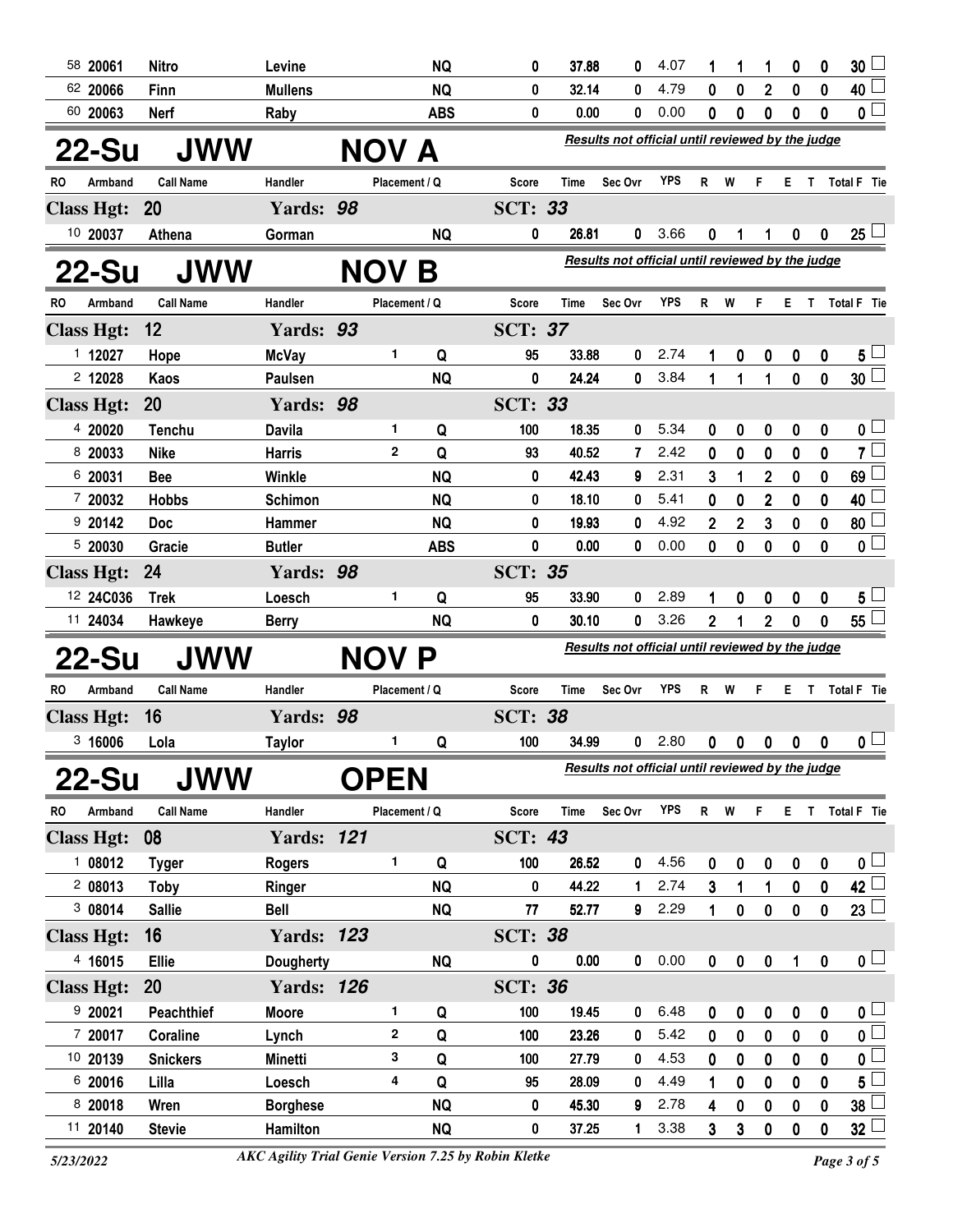| 12 20143          |         | Zoey                  | <b>Simmons</b>    |            |               | <b>NQ</b> | 0              | 35.15 | 0                                                | 3.58       | 1                | 1              | 1           | 0           | 0           | 30 <sub>2</sub>         |
|-------------------|---------|-----------------------|-------------------|------------|---------------|-----------|----------------|-------|--------------------------------------------------|------------|------------------|----------------|-------------|-------------|-------------|-------------------------|
| <b>Class Hgt:</b> |         | 24                    | <b>Yards: 126</b> |            |               |           | <b>SCT: 38</b> |       |                                                  |            |                  |                |             |             |             |                         |
| 15 24022          |         | Quint                 | <b>Skewis</b>     |            |               | <b>NQ</b> | 79             | 46.86 | 8                                                | 2.69       | 1                | 0              | 0           | 0           | 0           | 21                      |
| 16 24023          |         | Indy                  | Horne             |            |               | <b>NQ</b> | 0              | 31.77 | 0                                                | 3.97       | 2                | 0              | 1           | $\mathbf 0$ | 0           | 30                      |
| 17 24144          |         | Kit                   | Westfall          |            |               | <b>NQ</b> | 0              | 41.43 | 3                                                | 3.04       | 2                | 1              | 1           | 0           | 0           | 41                      |
| 18 24146          |         | Cosmo                 | Chew              |            |               | <b>NQ</b> | 0              | 38.97 | 0                                                | 3.23       | 2                | 1              | 1           | 0           | $\bf{0}$    | 35                      |
| 22-Su             |         | <b>JWW</b>            |                   |            |               | OPEN P    |                |       | Results not official until reviewed by the judge |            |                  |                |             |             |             |                         |
| RO.               | Armband | <b>Call Name</b>      | Handler           |            | Placement / Q |           | Score          | Time  | Sec Ovr                                          | YPS        | R                | W              | F           | E.          |             | T Total F Tie           |
| <b>Class Hgt:</b> |         | 16                    | <b>Yards: 126</b> |            |               |           | <b>SCT: 41</b> |       |                                                  |            |                  |                |             |             |             |                         |
| 5,16005           |         | <b>Ziggy Marley</b>   | Southard          |            | 1             | Q         | 100            | 28.82 | 0                                                | 4.37       | 0                | 0              | 0           | 0           | 0           | $\mathbf{0}$ $\Box$     |
| <b>Class Hgt:</b> |         | 20                    | <b>Yards: 126</b> |            |               |           | <b>SCT: 43</b> |       |                                                  |            |                  |                |             |             |             |                         |
| 13 20009          |         | Farley                | Sanford           |            | 1             | Q         | 100            | 34.04 | 0                                                | 3.70       | 0                | 0              | 0           | 0           | 0           | 0 L                     |
| 14 20011          |         | <b>FX</b>             | <b>Hartley</b>    |            |               | <b>NQ</b> | 0              | 51.30 | 8                                                | 2.46       | 3                |                |             | 0           | 0           | 56 <sup>1</sup>         |
| 22-Su             |         | <b>JWW</b>            |                   | <b>PRM</b> |               |           |                |       | Results not official until reviewed by the judge |            |                  |                |             |             |             |                         |
| RO.               | Armband | <b>Call Name</b>      | Handler           |            | Placement / Q |           | <b>Score</b>   | Time  | Sec Ovr                                          | <b>YPS</b> | R                | W              | F           | E.          | T.          | Total F Tie             |
| <b>Class Hgt:</b> |         | 12                    | Yards: 0          |            |               |           | <b>SCT: 48</b> |       |                                                  |            |                  |                |             |             |             |                         |
| $2$ 12077*        |         | Samm                  | Parker            |            | 1*            | Q         | 100            | 33.44 | 0                                                | 0.00       | 0                | 0              | 0           | 0           | 0           | $\mathbf{0}$ $\Box$     |
| $3 12080*$        |         | <b>Neko</b>           | <b>Burns</b>      |            | $\mathbf{2}$  | Q         | 100            | 41.28 | 0                                                | 0.00       | 0                | 0              | 0           | 0           | $\mathbf 0$ | 0                       |
| $1 12072*$        |         | <b>Magic</b>          | Koeppe            |            | 3             | Q         | 100            | 47.08 | 0                                                | 0.00       | 0                | 0              | $\mathbf 0$ | 0           | 0           | $\overline{\mathbf{0}}$ |
| <b>Class Hgt:</b> |         | 16                    | Yards: 0          |            |               |           | <b>SCT: 45</b> |       |                                                  |            |                  |                |             |             |             |                         |
| 6 16089*          |         | <b>Oakley</b>         | Hoffman           |            | 1             | Q         | 100            | 39.49 | 0                                                | 0.00       | $\boldsymbol{0}$ | 0              | 0           | 0           | $\mathbf 0$ | 0 <sub>1</sub>          |
| <b>Class Hgt:</b> |         | 20                    | Yards: 0          |            |               |           | <b>SCT: 42</b> |       |                                                  |            |                  |                |             |             |             |                         |
| 18 20114*         |         | <b>MagiK</b>          | Rupe              |            | $1^*$         | Q         | 100            | 31.83 | 0                                                | 0.00       | 0                | 0              | 0           | 0           | 0           | 0 <sub>1</sub>          |
| 12 20095*         |         | O. C. D.              | <b>Urquhart</b>   |            | $2^*$         | Q         | 100            | 32.69 | 0                                                | 0.00       | 0                | 0              | 0           | 0           | 0           | $\mathbf 0$             |
| 15 20104*         |         | Joule                 | Sliger            |            | $3^*$         | Q         | 100            | 35.75 | 0                                                | 0.00       | 0                | 0              | 0           | 0           | 0           | 0 L                     |
| 10 20093*         |         | Fig                   | Aimes             |            | 4*            | Q         | 100            | 39.17 | 0                                                | 0.00       | 0                | 0              | 0           | 0           | 0           | 0                       |
| $920021*$         |         | <b>Peachthief</b>     | <b>Moore</b>      |            |               | <b>NQ</b> | 0              | 45.77 | 3                                                | 0.00       | 0                | 1              | 0           | 1           | 0           | 5                       |
| 11 20094*         |         | <b>Billie Holiday</b> | Aldape            |            |               | <b>NQ</b> | 0              | 52.73 | 10                                               | 0.00       | 3                | 1              | 2           | 0           | 0           | 60                      |
| 13 20096*         |         | Cajun                 | <b>Tung</b>       |            |               | <b>NQ</b> | 0              | 39.23 | 0                                                | 0.00       | 1                | 0              | 1           | 0           | 0           | 25                      |
| 14 20100*         |         | <b>Street</b>         | <b>Pitt</b>       |            |               | <b>NQ</b> | 0              | 31.72 | 0                                                | 0.00       | 0                | 0              | 3           | 0           | 0           | 60                      |
| 16 20106*         |         | Pixel                 | VanDyke           |            |               | <b>NQ</b> | 0              | 37.29 | 0                                                | 0.00       | 2                | 0              | 0           | 0           | 0           | 10                      |
| 17 20109*         |         | Zen                   | Paulsen           |            |               | <b>NQ</b> | 0              | 38.44 | 0                                                | 0.00       | 2                | 0              | 1           | 0           | 0           | 30                      |
| 19 20117*         |         | Ven                   | Loesch            |            |               | <b>NQ</b> | 0              | 37.04 | 0                                                | 0.00       | 2                |                | 0           | 0           | 0           | 15                      |
| 20 20120*         |         | Kenzy                 | <b>Stanczyk</b>   |            |               | <b>NQ</b> | 0              | 43.66 | 1                                                | 0.00       | 2                |                | 0           | 0           | 0           | 15                      |
| 21 20137*         |         | <b>Beecher</b>        | Nobuhara          |            |               | <b>NQ</b> | 0              | 0.00  | 0                                                | 0.00       | 1                | 2              | 1           | 1           | 0           | 35                      |
| 22 20139*         |         | <b>Snickers</b>       | Minetti           |            |               | <b>NQ</b> | 0              | 55.04 | 13                                               | 0.00       | 1                | 1              | 1           | 0           | 0           | 30                      |
| 23 20141*         |         | Wonder                | <b>Pitt</b>       |            |               | <b>NQ</b> | 0              | 41.86 | 0                                                | 0.00       | 0                | 1              | 0           | 1           | 0           | $5^{\perp}$             |
| <b>Class Hgt:</b> |         | 24                    | Yards: 0          |            |               |           | <b>SCT: 46</b> |       |                                                  |            |                  |                |             |             |             |                         |
| 25 24122*         |         | Gigolo                | Minetti           |            |               | <b>NQ</b> | 0              | 42.71 | 0                                                | 0.00       | 1                | $\overline{2}$ | 1           | 0           | 0           | 35                      |
| 26 24128*         |         | Cappy                 | Johnson           |            |               | <b>NQ</b> | 0              | 41.65 | 0                                                | 0.00       | 0                | 1              | 1           | 0           | 0           | 25                      |
| 22-Su             |         | <b>JWW</b>            |                   |            | PRM P         |           |                |       | Results not official until reviewed by the judge |            |                  |                |             |             |             |                         |
| RO.               | Armband | <b>Call Name</b>      | Handler           |            | Placement / Q |           | Score          | Time  | Sec Ovr                                          | <b>YPS</b> | $\mathsf{R}$     | W              | F           | E.          |             | T Total F Tie           |